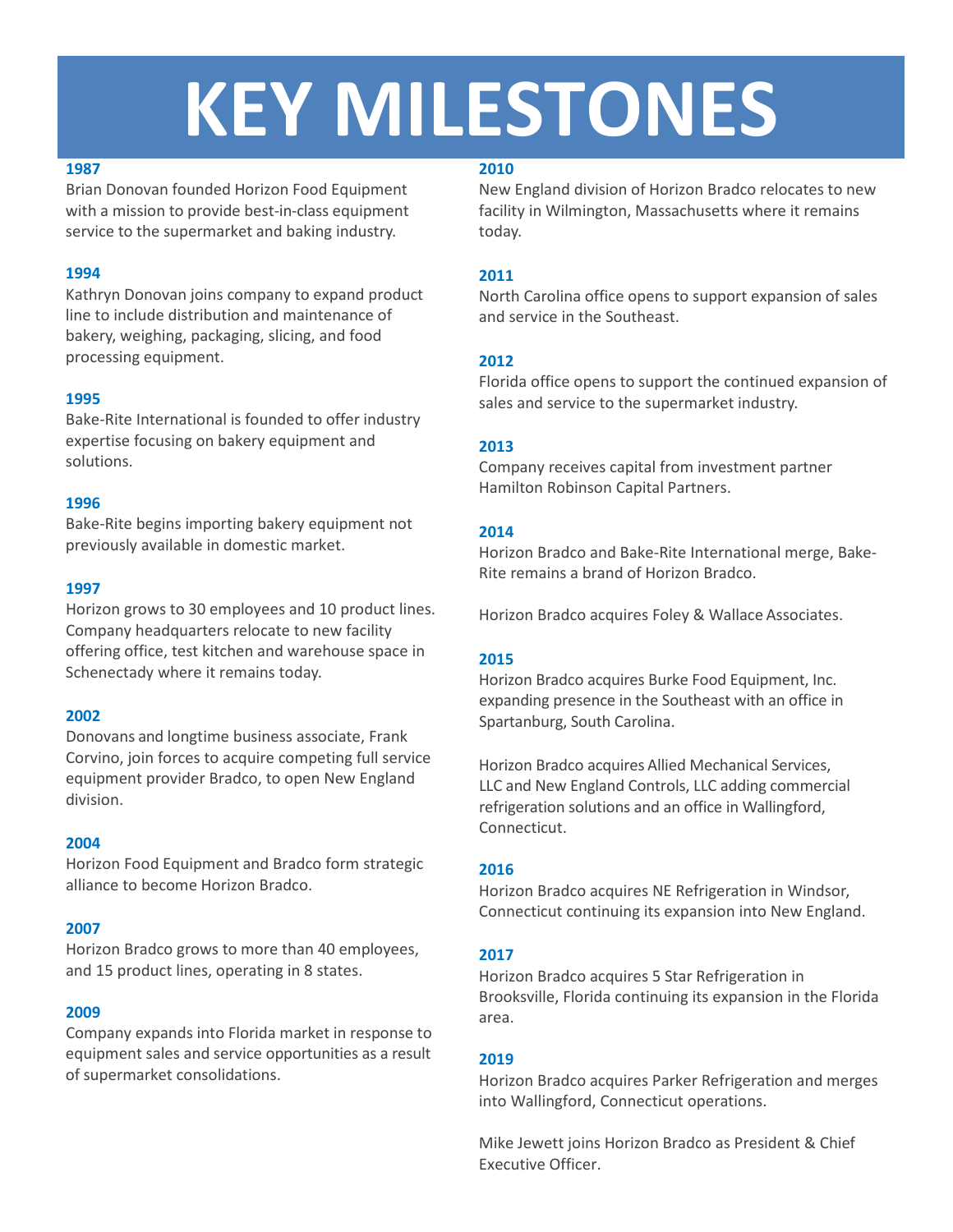

**Horizon Bradco** is the leading service and equipment solutions provider to the retail food industry. With headquarters in Schenectady, NY, Horizon Bradco is the premier partner to supermarkets, convenience stores and food commissaries throughout the eastern seaboard. Its three divisions, four locations and nearly 300 team members lead the industry in food equipment, refrigeration and HVAC maintenance, repair, sales and installation.

#### **Sales**

- Specialized in providing and maintaining the highest quality equipment
- Combined experience in supermarket, convenience stores and food commissionaires
- Approach includes understanding your goals and recommending the best solution for the application and budget allowed

#### **Service**

- Highly trained technicians operating in 17 states
- Available year-round, 24 hours a day, 7 days a week
- Real-time service tracking and equipment database
- Fully stocked warehouses and multiple satellite warehouses with barcoded inventory readily in stock
- We pride ourselves on same-day repair

#### *This quality service includes:*

- GPS tracking for the most efficient routing
- Tablets for access to parts inventories and manuals
- Take photos and update call status in real time
- Close out work orders on-site with digital signature capture

#### **Installation and Removal**

- Highly experienced equipment installation and removal teams
- Factory-trained and experienced problem-solvers
- Available for design, planning and consultation
- Certified staff trainers to get you up and running in less time
- Specialty installation of low-voltage energy management solutions
- Automatic control systems installations

#### **Preventative Maintenance**

As a supplemental service, we offer preventive maintenance programs with a technician scheduled to perform routine maintenance on selected equipment as required and requested.

With this service, customers can expect:

- Better equipment performance and extended life
- Eliminates or reduces equipment down time

#### **Store Planning and Design**

- Knowledge and experience with space planning, equipment requirements and energy efficiency
- Refrigeration engineering and design services
- Refrigeration construction management services

#### **Customer Training**

Full-time equipment specialists provide complimentary training on all new equipment sold by us, as well as follow-up 60-90 days after purchase.

#### **Test Kitchen**

We offer fully functioning test kitchens outfitted with the latest in food service equipment. Test kitchens are located in our Schenectady and Wilmington offices.